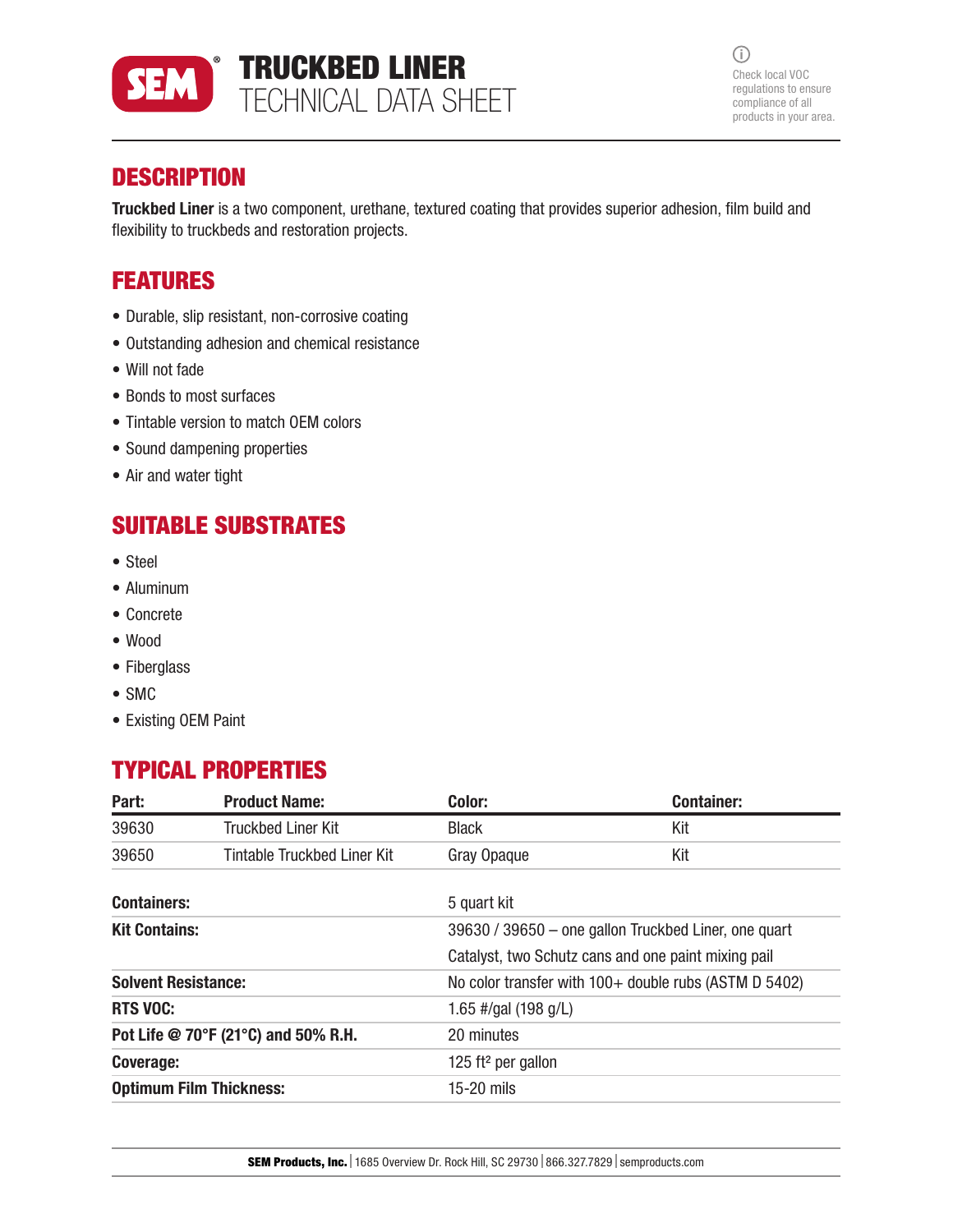$(i)$ Check local VOC regulations to ensure compliance of all products in your area.

| <b>Dust Free Time:</b>            | $1 - 2$ hours                                                |
|-----------------------------------|--------------------------------------------------------------|
| <b>Heat Cure Recommendations:</b> | 45 minute flash, 1 hour at $120^{\circ}$ F (49 $^{\circ}$ C) |
| <b>Delivery Time:</b>             | 8 hours (air dry), allow 48 hours before use of truckbed     |

Use a VOC calculator to determine VOC of mixtures.

## HANDLING AND APPLICATION



## PREPARATION:

BARE METAL, ALUMINUM AND EXISTING OEM PAINT

- 1. Pressure wash the surface.
- 2. Clean with SEM Solve or XXX Universal Surface Cleaner.
- **3.** Sand the surface with P180 220 grit paper or use a bed brush as directed per manufacturer's instructions. If rust is present, grind or sandblast until all rust is removed. Apply a two component epoxy primer, such as World Class™ DTM Primer or Metalock DTM High Build Primer, or apply a two component direct-to-metal urethane primer over any bare metal following the manufacturer's instructions.
- 4. Sand the primer with 180 220 grit paper. Blow off dust and tack clean.

#### FIBERGLASS AND SMC

Clean with SEM Solve or XXX Universal Surface Cleaner.

Note: Surface must be completely dry, avoid saturating panel with cleaner. Sand the surface with 180 – 220 grit paper, blow off dust and tack clean.

#### WOOD

- 1. Pressure wash surface first and allow to fully dry.
- 2. Sand the surface with P80 grit paper, blow off the dust and tack clean.

Note: Treated wood may interfere with adhesion.

#### **CONCRETE**

Pressure wash surface and allow to fully dry. Oily stains must be removed.

Note: Not for use on garage floors or polished/sealed concrete.

#### IMPORTANT!

Due to the variety of substrates that Truckbed Liner can be applied to it is recommended to test a small area for adhesion before applying the product. Full adhesion may take up to 48 hours.



## MIXING:

Note: Do not catalyze more than 1 quart of Truckbed Liner at a time due to the short working time.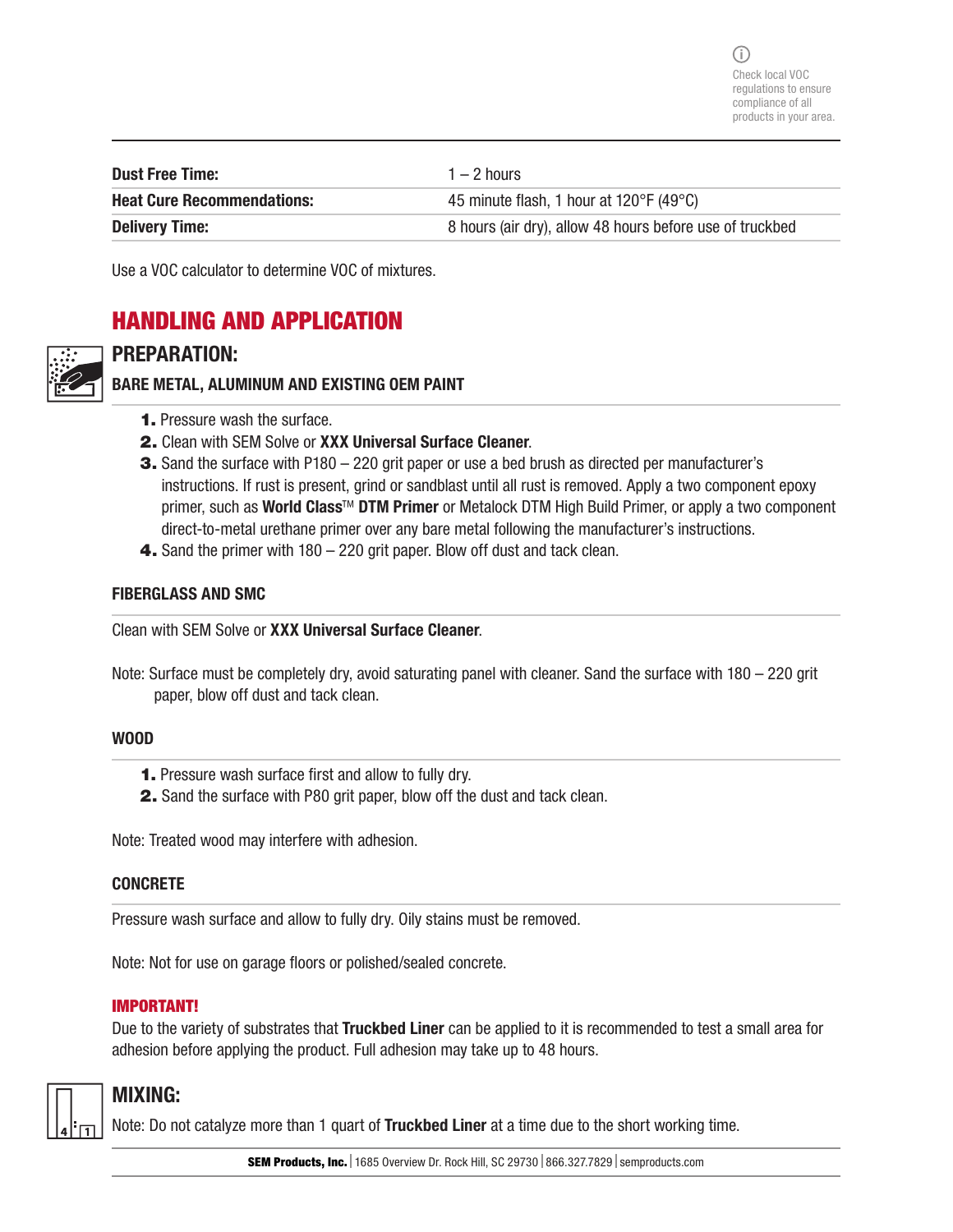#### BLACK TRUCKBED LINER

#### Mix by volume:

| 4 Parts                     | I Part   |
|-----------------------------|----------|
| <b>Truckbed Liner Black</b> | Catalyst |

Hand stir thoroughly for  $1 - 2$  minutes.

#### TINTABLE TRUCKBED LINER

Tint with solvent based automotive type paint. Omit any binders, balancers or reducers called for in the formula – use color only. Do not use water based or lacquer based colorants.

|                 | First, mix by volume:          |             |  |
|-----------------|--------------------------------|-------------|--|
|                 | 8 Parts                        | <b>Part</b> |  |
| $s \mid \mid_1$ | <b>Tintable Truckbed Liner</b> | Tint        |  |

|        | Then, mix by volume:         |             |
|--------|------------------------------|-------------|
|        | 4 Parts                      | <b>Part</b> |
| li ran | <b>Tinted Truckbed Liner</b> | Catalyst    |

Hand stir thoroughly for  $1 - 2$  minutes.



## APPLICATION:

| Coats:                           | $2 - 3$ Light Coats                          |
|----------------------------------|----------------------------------------------|
| <b>Flash Time between Coats:</b> | 15 – 20 minutes $\circledcirc$ 70° F (21° C) |
| Air Pressure:                    | $45 - 90$ psi                                |

The Premium Undercoat Gun is recommended to apply Truckbed Liner properly.

Note: Applicator guns may need to be cleaned between coats, especially in hot and/or humid conditions.

#### IMPORTANT!

In hot and/or humid conditions, you must apply lighter coats and allow longer flash times between coats. Truckbed liners applied too heavily too quickly may blister or crack after cure. The first coat should not achieve full coverage and subsequent coats should be applied in the same manner.



## CLEANUP:

Remove all masking tape while final coat is still wet.

Use appropriate cleaning materials compliant with VOC regulations in your area for cleaning equipment.